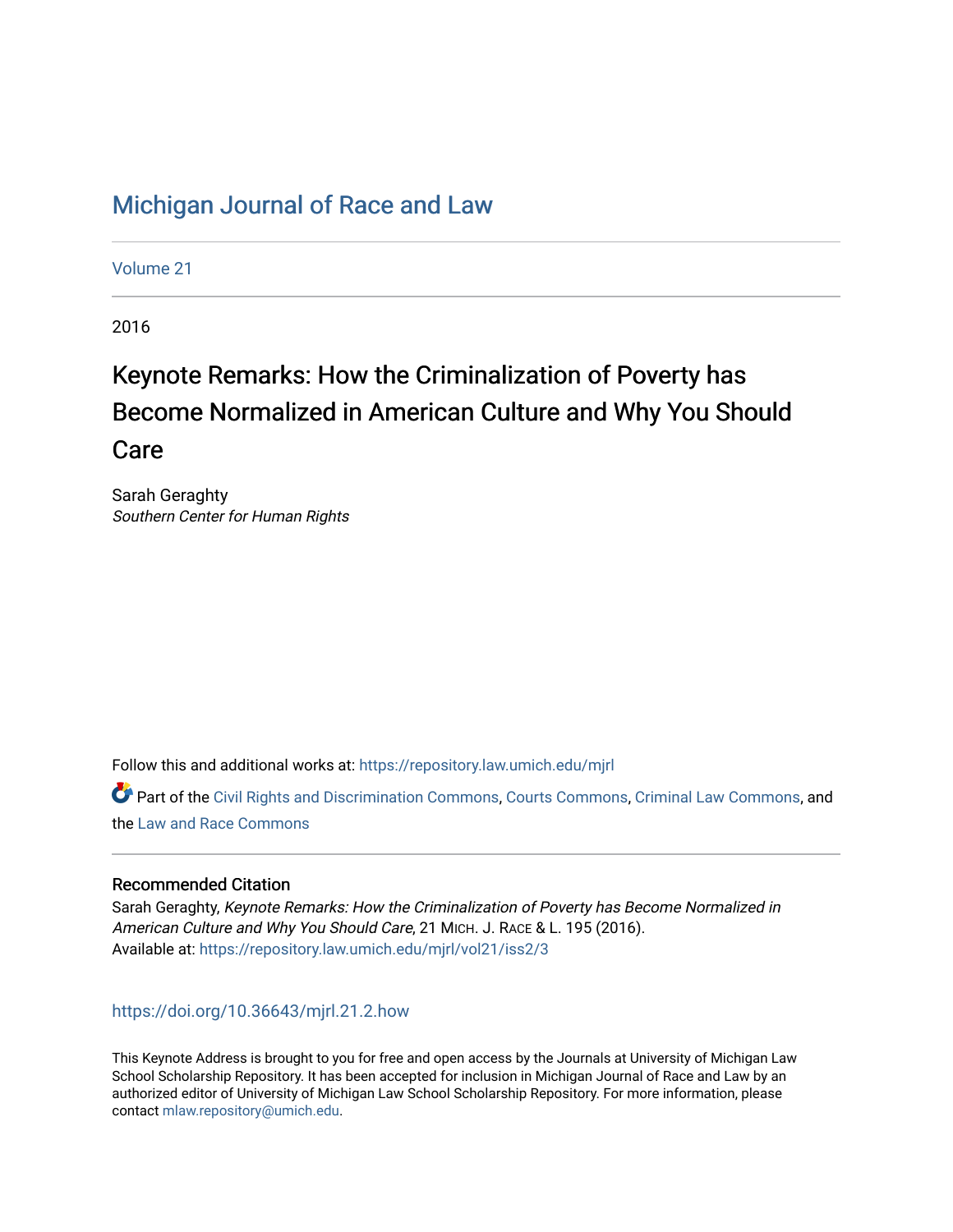### KEYNOTE REMARKS: HOW THE CRIMINALIZATION OF POVERTY HAS BECOME NORMALIZED IN AMERICAN CULTURE AND WHY YOU SHOULD CARE

#### *Sarah Geraghty\**

Thank you for the opportunity to be here today among such a distinguished group of scholars, advocates, and students. I am grateful to Christianna Kyriacou, Jessica Gingold, and others on the *Michigan Journal of Race and Law* for organizing this event.

The subject of my talk today is how the criminalization of poverty has become normalized in American culture and why you should care.

I would like to begin by sharing a story about a woman we represent in Georgia.

Rita Luse is a 62-year-old grandmother from a small town in north Georgia called Cleveland. She works with a group that provides counseling to people with mental illness, and she's about the nicest lady you'll ever meet. A couple of years ago, Ms. Luse received a traffic citation and pleaded guilty to driving while unlicensed in the county probate court. She owed a fine, and because she could not pay that fine when she appeared in court, she was put on probation with a private probation company, Sentinel Offender Services LLC.

Now Ms. Luse does not need "probation supervision" in the traditional sense of that term. She's no threat to public safety. It's difficult to conceive of any legitimate reason why her behavior would need to be monitored. Yet, under the system in Cleveland, as in so many places, Ms. Luse's inability to pay a fine resulted in her having a "probation officer," reporting to a probation office, paying "supervision fees," and submitting her urine for drug-testing at her expense.

On one occasion during the course of her probation, Ms. Luse, who does not have a lot of money, came up short. When she asked for extra time to pay, her probation officer told her that if she did not pay by the end of the day, a warrant would issue for her arrest. Ms. Luse secured an emergency loan from a relative, and she raced across town to borrow money and to convert the cash into a money order, fearful that she would be jailed if she did not deliver \$140 to the probation office before closing time.

Sarah Geraghty is the Managing Attorney of the Impact Litigation Unit at the Southern Center for Human Rights (SCHR) in Atlanta, Georgia, and wishes to acknowledge and thank her SCHR colleagues, past and present, for years of collaboration, mentorship, and friendship.

These remarks were presented at the Symposium "Innocent Until Proven Poor: Fighting the Criminalization of Poverty" on February 20, 2016, at the University of Michigan Law School.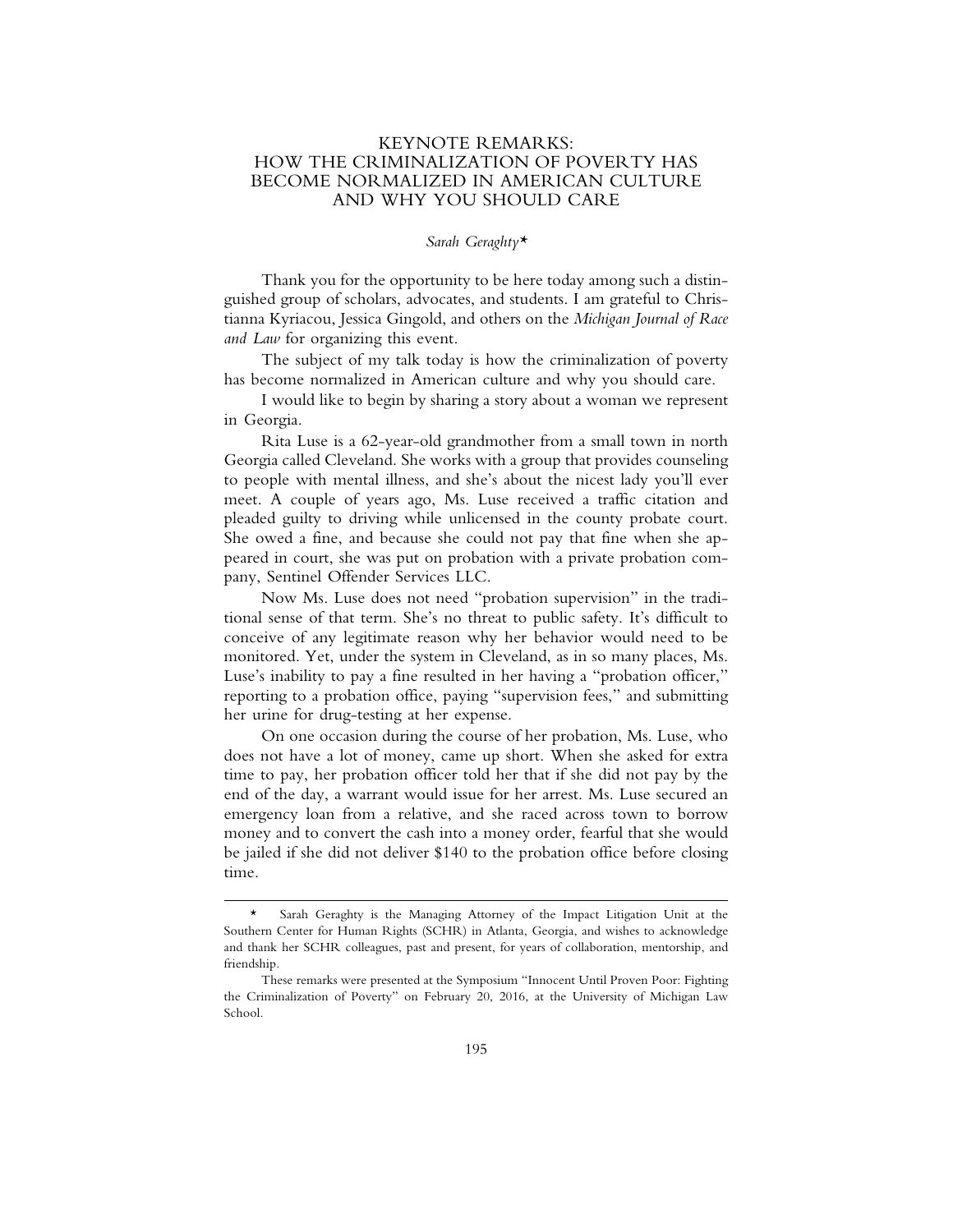We have reached a point in the culture of our system of justice at which it has become acceptable to make a senior citizen urinate under the watchful eye of a private probation officer and to threaten her with jail for nonpayment, all for driving while unlicensed.

#### I. ON USING MUNICIPAL COURTS FOR REVENUE GENERATION

Ms. Luse's experience is actually rather commonplace in Georgia and in many other places in this country. It has become acceptable to use our nation's traffic and misdemeanor courts explicitly for revenue generation. It has become culturally permissible to farm out municipal fine collection to private companies that make huge profits providing "supervision" to many people who do not need to be on probation at all.

People who come before the traffic courts in Georgia are often made to pay exorbitant fines, fees, surcharges, and costs. They owe money for the police officers' retirement fund, the clerks' retirement fund, the crime victims' emergency fund, and the jail law library fund. There are probation supervision fees, fees for drug tests, administrative fees, probation "startup" fees, photo fees, convenience fees, and electronic monitoring fees. With all of these fines, fees, and add-ons, it is not long before a person's monetary obligation is totally out of proportion to the severity of his offense.

We represented Adel Edwards, a Black man from Pelham, a small town in southwest Georgia, which is home to a large state prison and little else in the way of industry.1 Mr. Edwards has an intellectual disability and no income. He lives in a house without running water or other utilities. A few years ago, Mr. Edwards was called to court to answer to a charge of burning leaves in his yard without a permit. He left court on probation, with fines and fees totaling \$1,028. And he left in handcuffs, in a police van on its way to the jail, only because he could not make a \$250 payment.

A person of means can afford to purchase his way out of this kind of situation. People without money are the only ones who go to jail for offenses like burning yard waste without a permit.

A few years ago, in Cairo, Georgia, a misdemeanor court judge had an idea about how to make more money for his county. He decided to impose what he called "administrative costs" on people who came before his court, in addition to the fines and surcharges authorized by law. In many cases, these made-up costs were levied in the amount of \$700 or \$800 per defendant. The idea proved to be lucrative. The County brought in almost \$300,000 in "administrative costs" over the course of a year. The judge later bragged about his efforts to make money from the bench, stating in a letter to his county commission that he "work[ed] hard to maxi-

<sup>1.</sup> Carrie Teegardin, *Lives Upended as Judges Push Legal Limits*, THE ATLANTA JOURNAL-CONSTITUTION (May 2, 2015), http://www.myajc.com/news/news/crime-law/judges-pushlegal-limits-on-probation/nk5Fj/.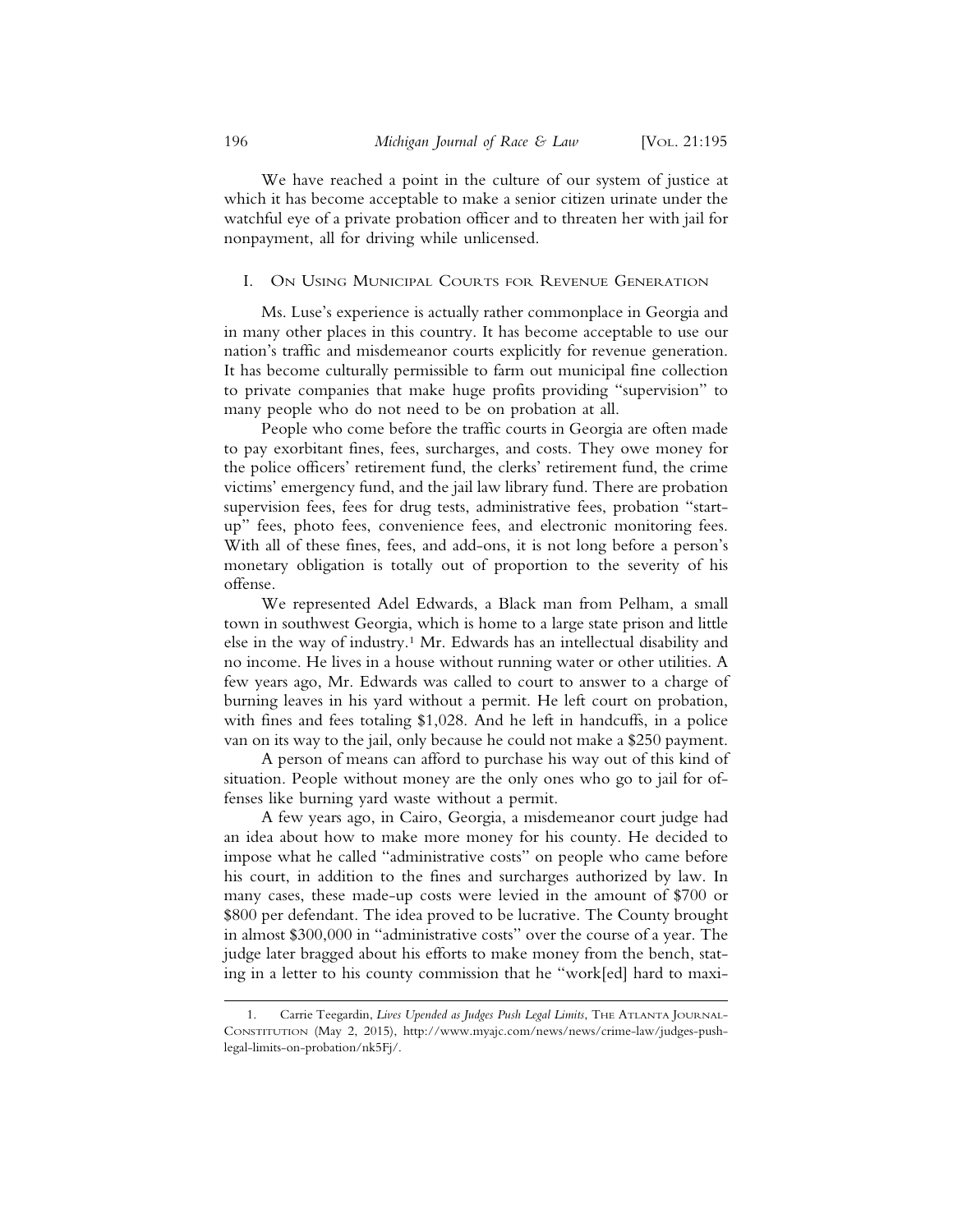mize what gets turned over, and that the judge must go beyond the call of the job to produce that much for the county." He then requested a raise in his personal salary based on his efforts to "maximize" county revenues.

In Georgia, the Council of State Court Judges recently published a fact sheet about its operations in which it referred to Georgia's State Courts as "the Little Giant of the State Trial Court System." The Council trumpeted that its courts "represent only 10% of the State Trial Judges, but Bring in 35% of Total Revenues!" The profit motive is not even hidden. It is front and center.

The reliance on courts for municipal revenue generation is deeply entrenched in many places. We saw this in Ferguson, Missouri, where the United States Department of Justice recently found that city and police leadership relied on "citation productivity" to fund the city budget and pressured line officers to write citations "independent of any public safety need."2 Officers were encouraged to write multiple citations for a single traffic stop, and their performance reviews were based, in part, on the number of tickets they issued.

In Ferguson and in many other places, court fines are pre-budgeted by city managers who count on income from traffic offenses that have not yet occurred. Courts and police officers feel enormous pressure to contribute to the city budget.

In 2015, Ferguson anticipated relying on its municipal court for about 23 percent of its income. Other cities rely on court fines to an even greater extent. It would be wise, for instance, to abide by the speed limit when driving through Warwick, Georgia. This tiny town of 400 people collected \$1.2 million in fines in fiscal year 2014, and relied on the court for 85 percent of its revenue that year.

All kinds of abuses and improprieties occur when our courts improperly prioritize fine collection over fairness and common sense. A headline in a recent *New York Times* article read: "For Offenders Who Can't Pay, It's a Pint of Blood or Jail Time." The article described a judge in rural Alabama admonishing a courtroom packed with people who owed fines and fees for various offenses. According to a recording of the hearing, the judge ordered people who could not pay to "go out there and give blood and bring in a receipt indicating you gave blood."3 He added that the "sheriff has enough handcuffs" for those who could not pay and opted not to give blood.4

<sup>2.</sup> U.S. DEP'T OF JUSTICE, CIVIL RIGHTS DIV., INVESTIGATION OF THE FERGUSON POLICE DEPARTMENT 10 (Mar. 4, 2015), https://www.justice.gov/sites/default/files/opa/pressreleases/attachments/2015/03/04/ferguson\_police\_department\_report.pdf.

<sup>3.</sup> Campbell Robertson, *For Offenders Who Can't Pay, It's a Pint of Blood or Jail Time*, N.Y. TIMES (Oct. 19, 2015), http://www.nytimes.com/2015/10/20/us/for-offenders-whocant-pay-its-a-pint-of-blood-or-jail-time.html?\_r=0.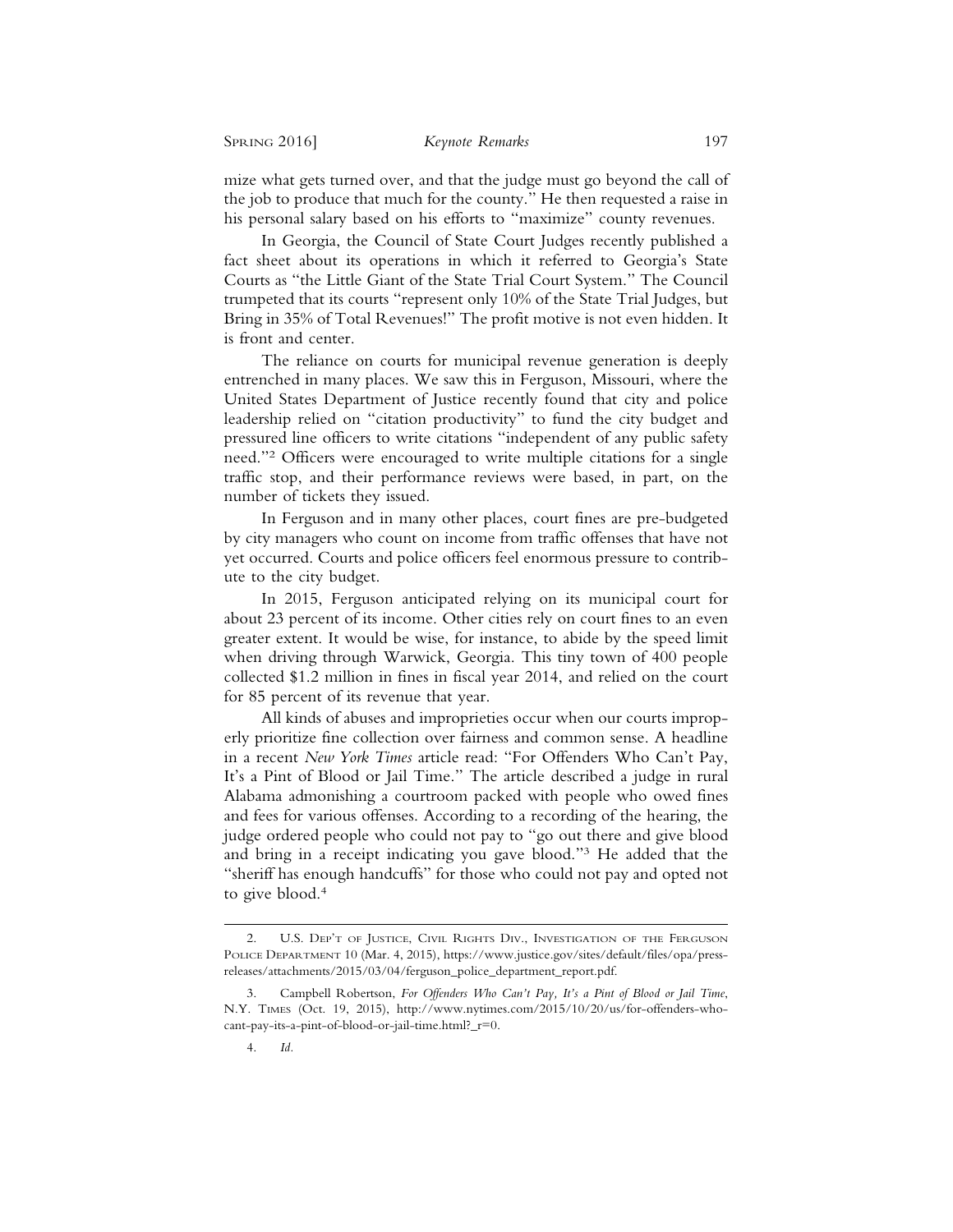#### II. ON THE DAMAGE CAUSED

I want to be clear that there should be consequences and penalties for people who commit crimes. Many misdemeanor-level courts adjudicate family violence cases, impaired driving offenses, and other serious matters. But we do not address considerations of public safety or deterrence when we allow some people to buy their way out of the criminal justice system, while others are stuck in it solely because they cannot pay.

One of the challenges we face as advocates is the sheer number of little courts: mayors' courts, state courts, city courts, magistrate courts, and probate courts. They each have their own way of doing things. Many cities have their own police force and municipal code. The judge may be parttime and may not be a lawyer. Usually there are no defense lawyers for indigent defendants. Court is sometimes conducted in back rooms of municipal office buildings.

Vera Cheeks, a Black woman from Bainbridge, Georgia, went to a small court to answer to the charge of failing to come to a complete stop at a stop sign. The local judge put Ms. Cheeks on probation because she could not pay the \$135 fine on her court date. The private probation company added "supervision" fees to Ms. Cheeks's bill, increasing her total to \$267. Then a private probation officer detained Ms. Cheeks in a locked room behind the judge's bench—city police standing guard—because she did not have an initial payment of \$50.

Again, Ms. Cheeks's experience is not unique. In Bainbridge, city police and probation officers regularly steered people straight from the judge's bench into locked, inmate holding cells when they could not pay. Over the course of time, it had become routine and accepted that a private company should hold people for ransom at the courthouse until their loved ones scraped up the cash to pay for their release.

Ms. Cheeks had to call her fiancé to the rescue. He removed the engagement ring from her finger and took her ring along with some lawn equipment to the pawn shop, where he traded both for \$50 so that Ms. Cheeks could go home. These are the kinds of petty humiliations that people have to deal with.

But Vera Cheeks is smart, charismatic, and, by nature, intolerant of injustice, inequality, and nonsense of any kind. The next day she called our office, we took her case, and so began a productive partnership. The company that treated Ms. Cheeks and others so poorly is no longer in business today.

Over the last two days, we've heard about the damage caused by overzealous efforts to collect money from people who owe criminal court debt: the loss of jobs, the evictions, the parents separated from their children. There is another, deeper-level damage to the public perception of our courts. Most people have had a traffic ticket at some point. These lower-level courts are the courts that most people see in action. In too many places, the focus on revenue generation influences people's experi-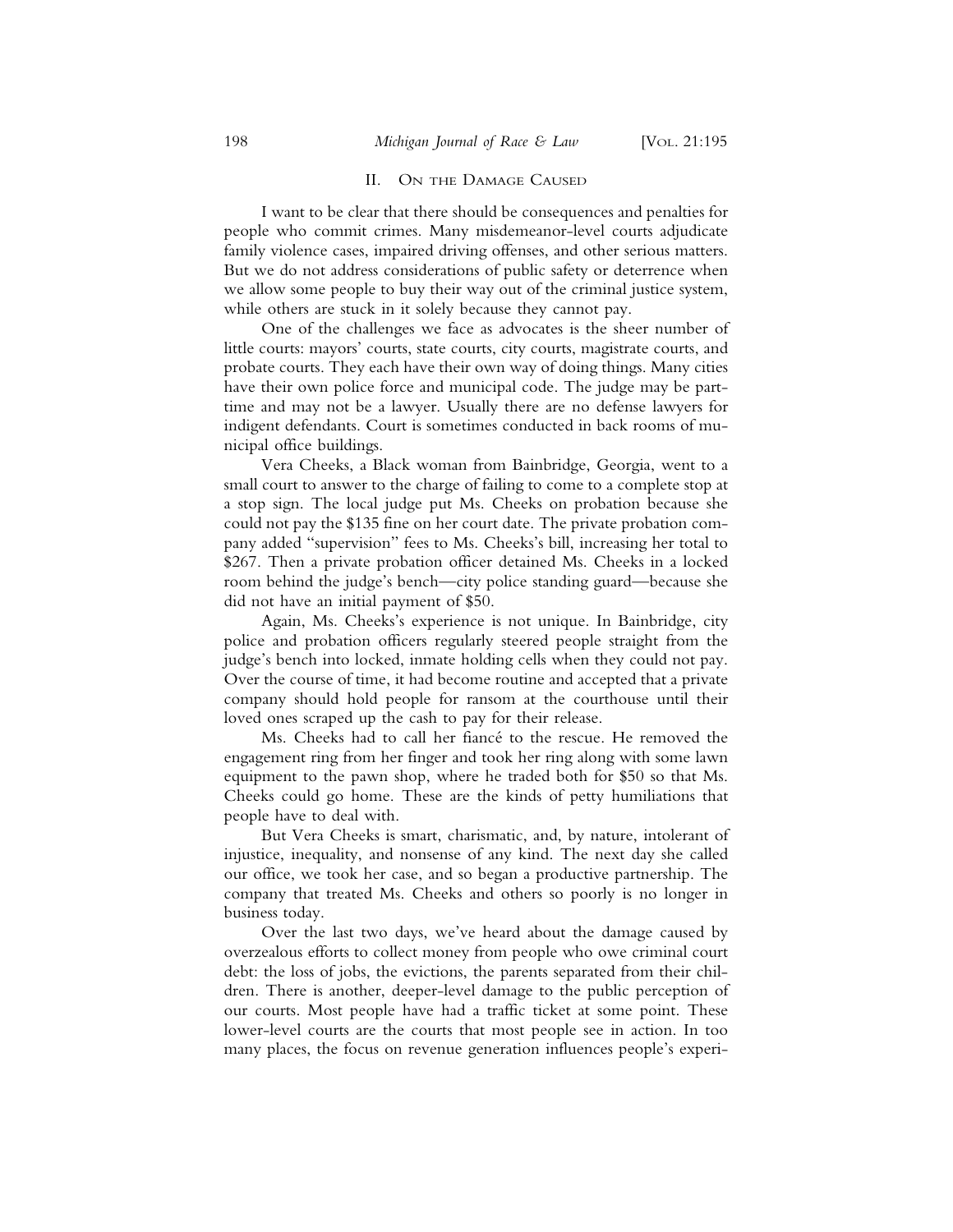ence of these courts. A mercenary court culture undermines citizens' faith in the justice system, the courts, the government, and the rule of law.

The good news is that we are at a pivotal moment. There is recognition across the political spectrum that it is unfair to imprison poor people for debts they cannot pay. In Georgia, the Governor's Criminal Justice Reform Council is focused on making practical, workable reforms to preserve the integrity of our misdemeanor and traffic courts and to rethink the purpose of probation in our state.

There are also new ways to share the stories of people who have been sent to debtors' prisons. We have all seen that cell phones have brought to light tragedies regarding lethal conduct by police officers that may otherwise have been hidden.

We have started to see that cell phones can expose unfair treatment of indigent people in courts as well. In Bowdon, Georgia, the municipal court judge had a practice of demanding large, initial payments from indigent defendants and threatening to detain those who could not pay. A local citizen activist recorded the judge in action on her cell phone. In the video recording, the judge tells one woman who could not pay, "[Y]ou can call whoever you need to call, go to an A.T.M. if you need to, do what you need to do. Call friends, call family, call your employer. But until you get \$300 here tonight, you won't be able to leave."5 He warns another person, "You're going to have to figure out a way to get this paid, do you understand me? Or you're going to go to jail. One or the other. You understand?"6

These kinds of things happen in city and county courthouses around the country. The only difference is that this one was caught on video.

#### III. ON LOSING SIGHT OF THE PURPOSE OF PROBATION

In too many places, criminal justice actors have lost sight of the purpose of courts as places for the administration of justice. Relatedly, we've lost sight of the purpose of probation. Probation has become untethered to its traditional role as a form of community supervision for people who pose a threat and need monitoring.

In *Gagnon v. Scarpelli*, the United States Supreme Court wrote that "[t]he probation . . . officer's function is not so much to compel conformance to a strict code of behavior as to supervise a course of rehabilitation."7 This could not be further from reality in many places today.

The State of Georgia leads the nation in placing its citizens on probation. According to the latest figures from the Bureau of Justice Statistics,

<sup>5.</sup> Shaila Dewan, *A Surreptitious Courtroom Video Prompts Changes in a Georgia Town*, N.Y. TIMES (Sept. 4, 2015), http://www.nytimes.com/2015/09/05/us/a-surreptitious-courtroomvideo-prompts-changes-in-a-georgia-town.html?\_r=0.

<sup>6.</sup> *Id.*

<sup>7. 411</sup> U.S. 778, 784 (1973).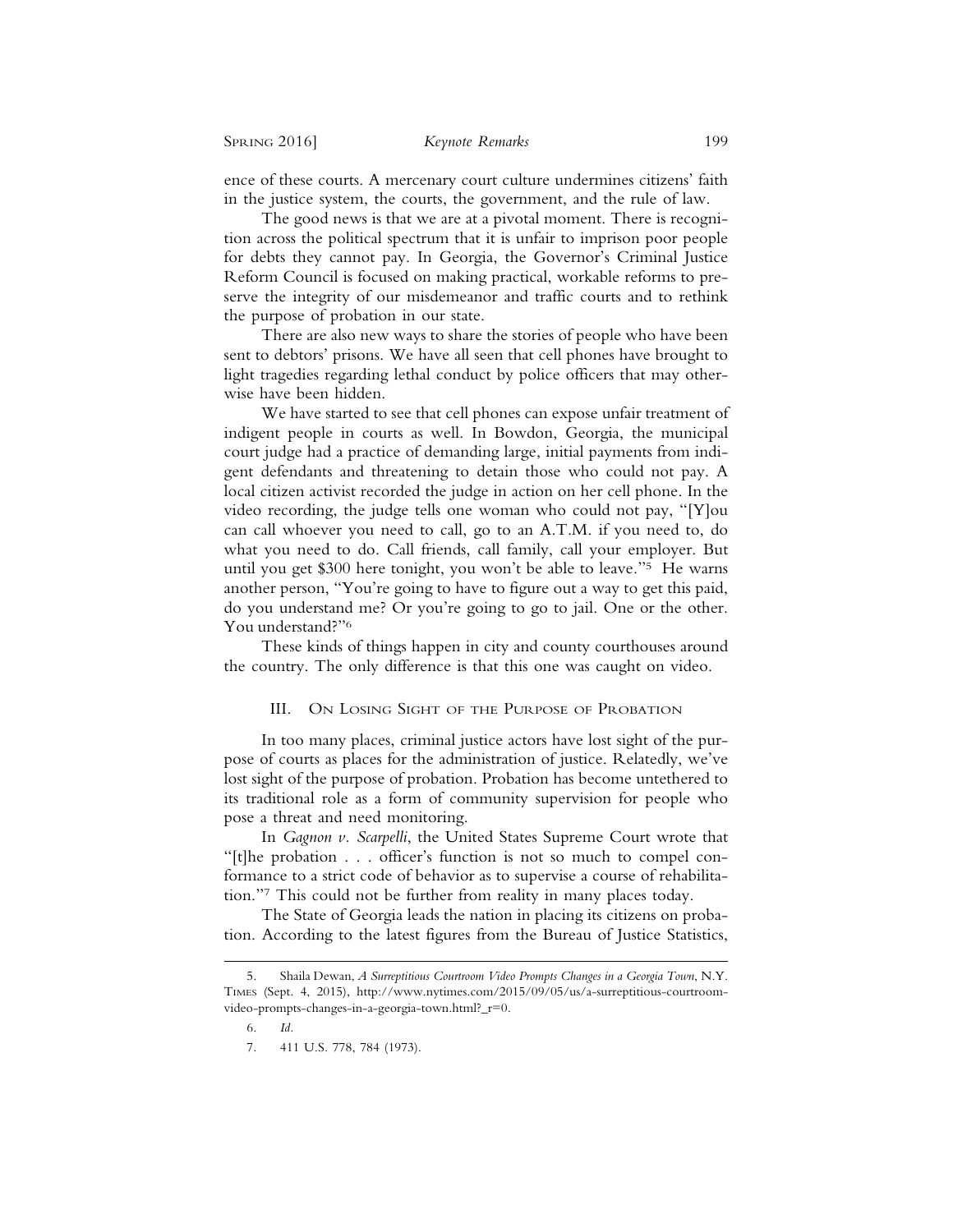Georgia has the highest sheer number of people on probation and the highest percentage of people on probation by population—four times as high as the next highest state.

Georgia leads the nation in the number of people on probation, in part because of Georgia's booming private probation industry. About 80 percent of people on misdemeanor probation in Georgia are supervised by private companies. These companies have a profit motive to have as many people on probation as possible for as long as possible.

Here's how it works in many cases. If you get a traffic ticket and can pay your fine on the day of court, you are finished with your interaction with the criminal justice system. If you cannot pay, you are placed on probation with a private company that charges between \$35 and \$50 per month to "supervise" you while you pay your fine over time. As we have discussed, people are put on probation with all of its attendant consequences for the most minor infractions—rolling through a stop sign, not renewing one's car tag on time, not keeping one's yard tidy.

The emergence of private probation companies is the next logical step in the normalization of courts-for-profit. And more likely than not, the industry is coming, or trying to come, to a courtroom near you.

The same company that supervised Rita Luse recently used a "March Madness" bonus program to encourage its employees to meet collection goals. The program offered the possibility of cash bonuses and a beach vacation to employees who collected the most money from people on probation.

Reasonable minds may differ on the wisdom of the privatization of various government functions. From a decade of observing private probation companies at work in Georgia, my deeply held view is that this industry is incompatible with the fair and impartial administration of justice.

#### IV. ON JAILING INDIGENT PARENTS FOR CHILD SUPPORT DEBT

The unfair use of jail to punish indigent people for their poverty takes many forms. We see tremendous inequality and unfairness in the incarceration of parents for child support debt.

Now, everyone agrees parents must support their children. Parents have a legal and moral imperative to do so. And sadly there are some who have the ability to pay, yet shirk their responsibilities. But in many places in this country, the government focuses its efforts to collect child support from the poorest citizens. There is a startling statistic, cited in the U.S. Supreme Court's opinion in *Turner v. Rogers*, that 70 percent of child support arrears nationally are owed by parents with either no reported income or income of less than \$10,000 per year.8

<sup>8. 131</sup> S. Ct. 2507, 2518 (2011).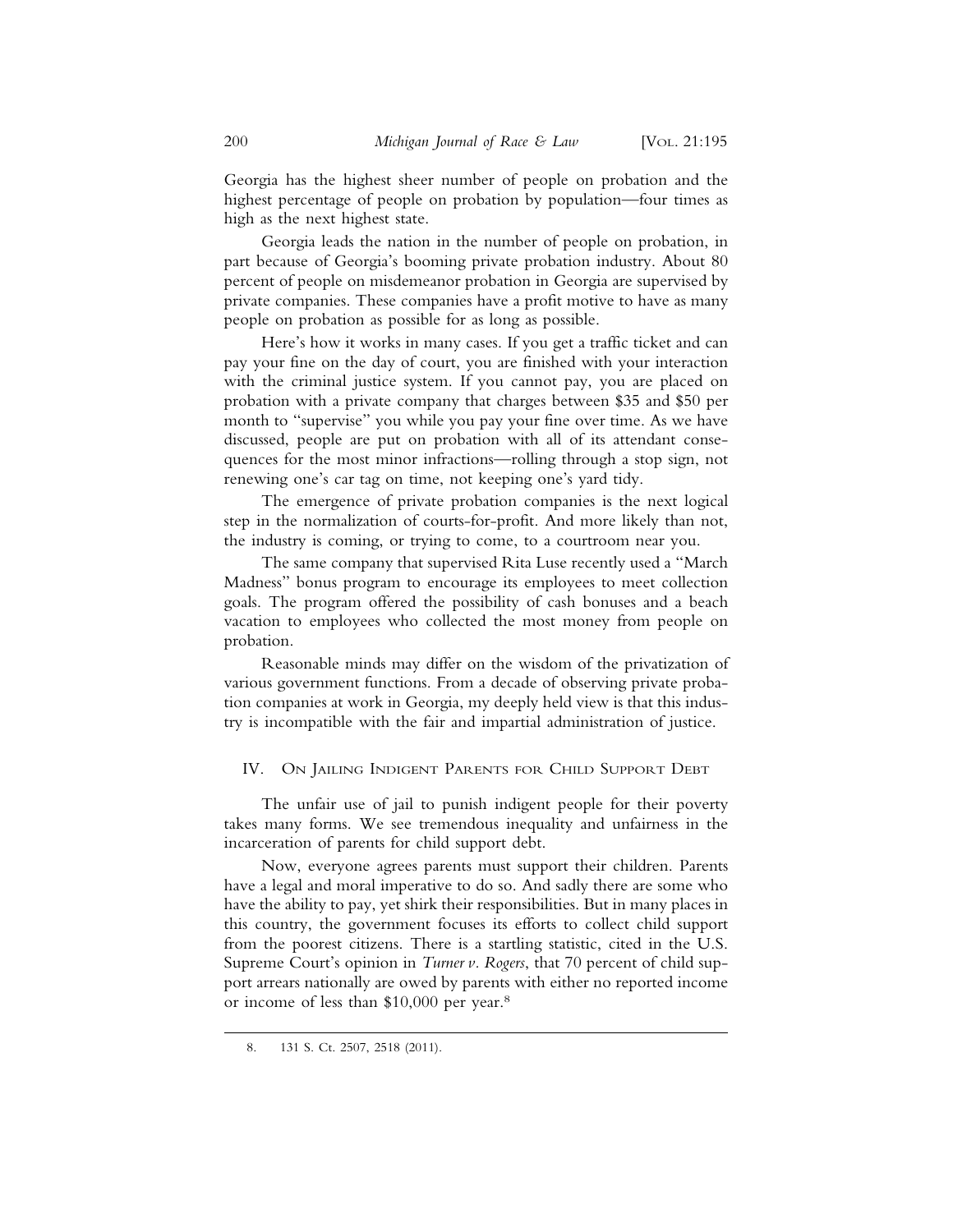So often in our law practice, we see that parents are subject to court orders requiring them to pay amounts so high they will never get out from under the debt. As a result, they cycle in and out of jail.

While states have a number of tools at their disposal to encourage parents to comply with their child support obligations, the sanction of imprisonment has become a routine part of child support enforcement practice in many places. Between January 1, 2010 and October 2011, at least 3,538 parents were jailed in Georgia, without counsel, in state-initiated child support contempt proceedings. The jailing of indigent people for child support debt has become normalized.

Under Georgia law, a court may incarcerate a parent for non-payment of child support if it finds that the parent wilfully failed to comply with a child support order. At state-initiated child support contempt hearings, the state is represented by state-funded counsel. These attorneys file complaints for contempt, issue discovery demands, call witnesses, and affirmatively seek incarceration.

On the other side of the courtroom are the indigent parents, alone and without counsel. Some have mental illness, physical disabilities, limited education, or limited English proficiency. Others are veterans who returned from military service to communities with few job prospects. Many of these parents are unschooled in the court rules, the rules of evidence, the legal standard to show contempt, and the legal defenses to contempt. They may be held for months or longer—their release often contingent on payment of enormous "purge fees"—even though they have no money and no reasonable way from their jail cells to earn money to secure their release.9

A few weeks ago, I met Margaret Fisher<sup>10</sup> in a Georgia jail. Ms. Fisher is indigent and has two children and some mental health conditions. Her older daughter had spent a brief period of time in foster care, for which Ms. Fisher owed financial reimbursement to the state.

Police showed up at Ms. Fisher's home just days after she gave birth to her second child. Ms. Fisher was hauled off to jail. She had not yet recovered from childbirth. She was bleeding and leaking milk through her jail uniform. She sat in jail for a week, missing those irreplaceable, first days with her newborn baby, until her family could raise the money to purchase her freedom. How inhumane to incarcerate the mother of a 2 day-old infant for a civil debt owed to the government. Yet this sort of thing is accepted, as though there is no other way to deal with such problems.

<sup>9.</sup> *See* Ethan Bronner, *Right to Lawyer Can Be Empty Promise for Poor*, N.Y. TIMES (Mar. 15, 2013), http://www.nytimes.com/2013/03/16/us/16gideon.html?\_r=0.

<sup>10.</sup> A pseudonym is used here.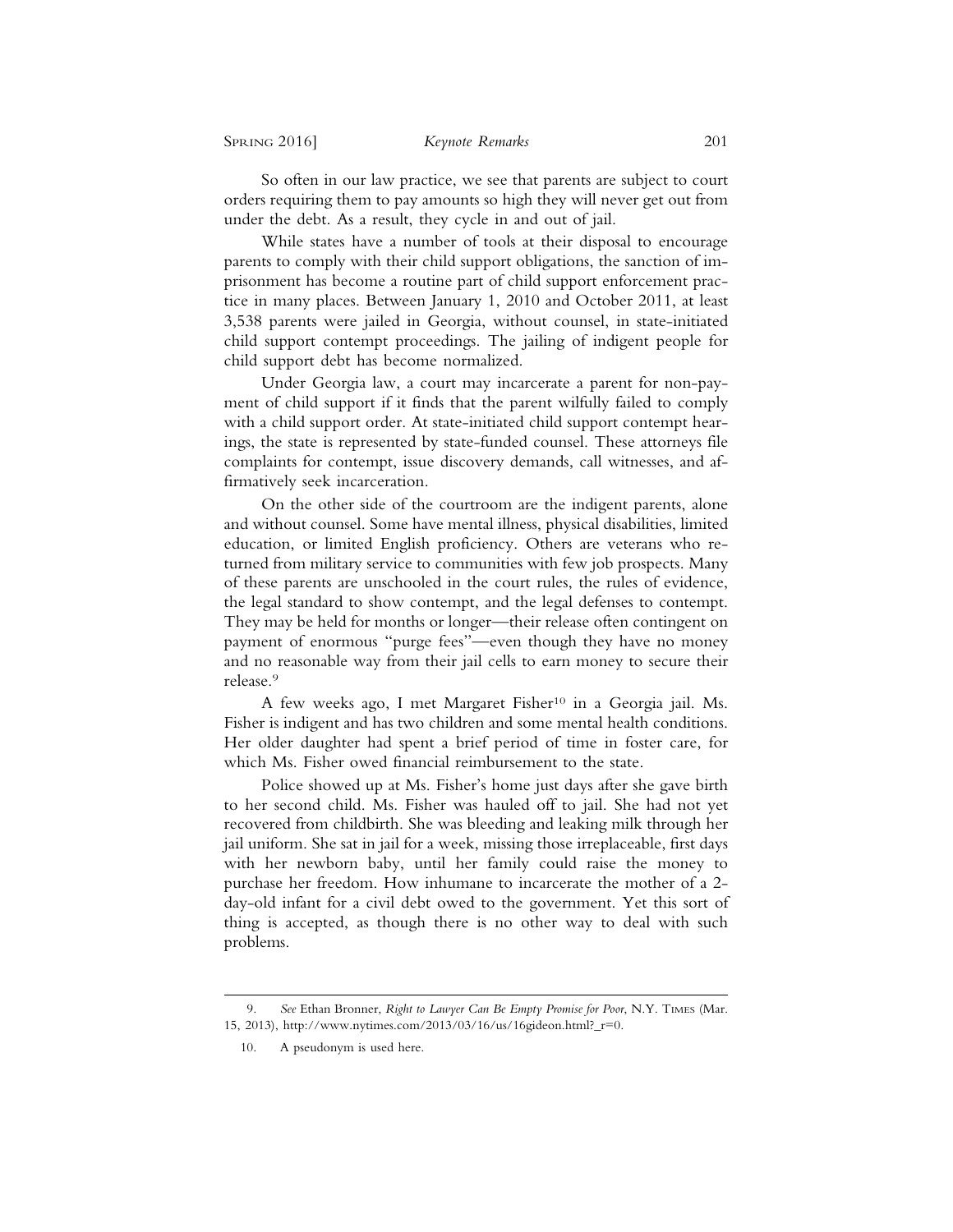#### V. ON CULTURE CHANGE IN OUR COURTS

It goes without saying that judges, probation officers, prosecutors, and others who work in the courts perform a vital public service under difficult circumstances. Questions of how to deal with people who commit crimes and how to fund court operations are challenging and intractable. Judges and law enforcement officials are confronted daily with a world of social ills and with people who, for a variety of reasons, do not comply with court orders or probation conditions.

But we can, and must, do so much better. We cannot tolerate the normalization of a justice culture in which one's income so explicitly determines one's experience. We cannot tolerate the existence of courts that prioritize the collection of money over fairness and public safety. All sorts of improprieties flow from this perversion of priorities.

We in the legal profession have a special responsibility for the way our courts operate. It is our responsibility to object when we see people jailed and otherwise mistreated just because they do not have money.

Changing an entrenched, mercenary court culture is enormously difficult. The most effective approach we've found is collaborative, and involves litigation, community organizing, policy reform, legislative advocacy, and especially investigative journalism.

We have heard many grim stories of injustice and personal suffering over the last two days. Once you know these things are happening, you feel a moral imperative to be part of the solution. I don't know how to combat Racism with capital "R," but I do know how to investigate, review documents, and litigate cases when necessary. These are the little things I can do.

To the students in the audience: Before you know it, you and your peers will be running this country. This may not seem plausible at present. But it will happen, and sooner than you may think.

We are fortunate to live in a time when a single individual—maybe you—can do things that have a great impact. Look at Deputy Assistant Attorney General Vanita Gupta and her colleagues at the Department of Justice, Civil Rights Division, who have done so much to expose racially discriminatory, revenue-generating policing in Ferguson. Look at the work of Professor Cynthia Jones and Alec Karakatsanis, who have brought the race and class inequities of money bail into national focus. Look at the work of Sara Zampierin and Sam Brooke at the Southern Poverty Law Center and Nusrat Choudhury at the ACLU's Racial Justice Project who work tirelessly to stop modern day debtors' prisons across the country.

So I'm leaving this conference with new ideas. I'm thinking of Michael Steinberg's presentation on "homeless kidnapping" in Detroit and the ACLU's powerful public education videos on this and related subjects. And there is the work of Chief Justice Maureen O'Connor of the Ohio Supreme Court, Mike Brickner, Jocelyn Rosnick, and others to ensure that Ohio's courts are institutions of justice and integrity rather than jailors